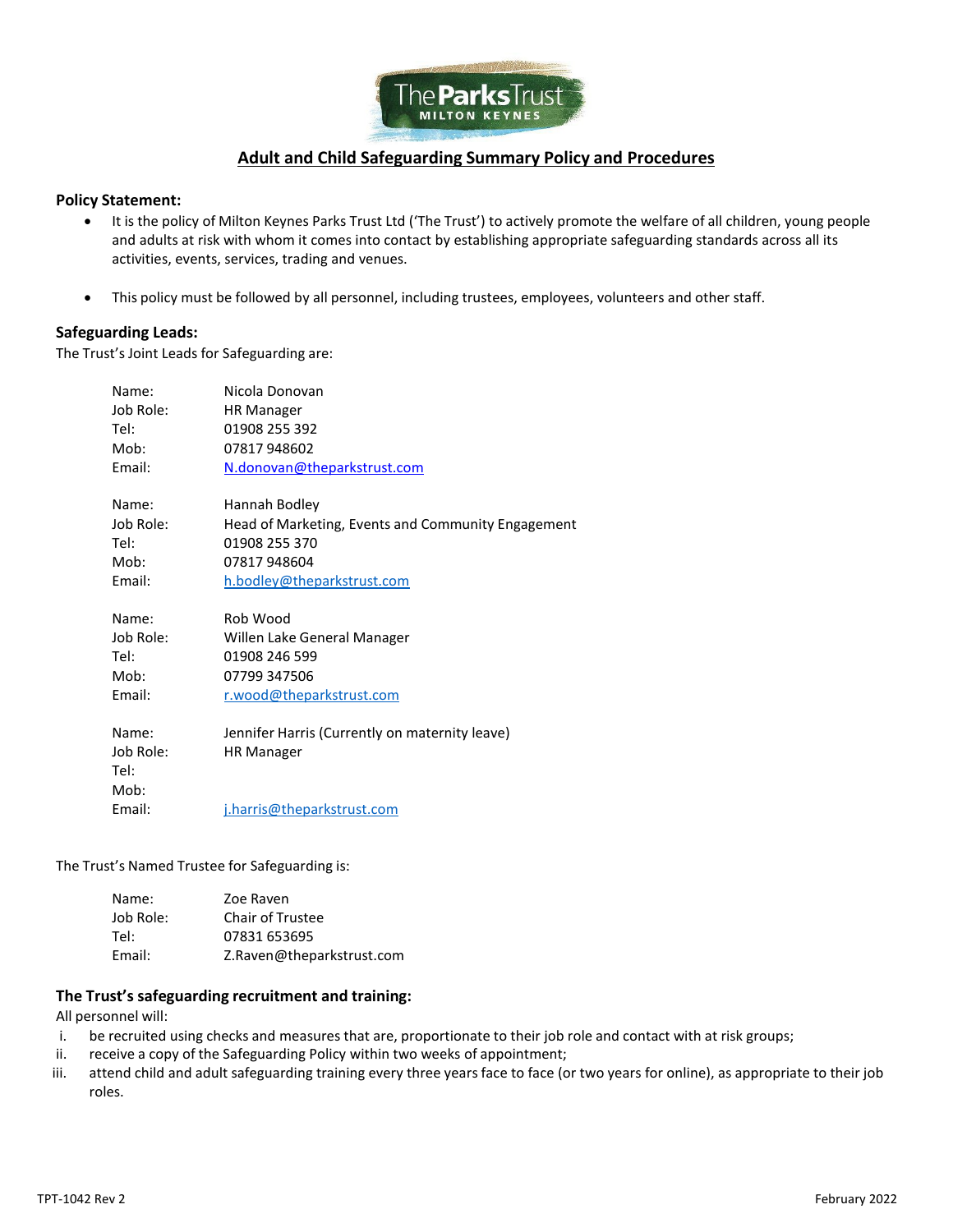## **Our Code of conduct:**

All personnel involved with The Trust will:

- i. treat everyone with whom they come into contact with respect;
- ii. keep their private and professional relationships with the public separate, including when using social media;
- iii. be aware that any personal contact with a child or an adult at risk, with whom they work professionally, is never appropriate outside the work environment;
- iv. where possible, ensure that there is always one other colleague present during any organised activities or official journeys when working with at risk groups;
- v. exercise caution when discussing sensitive issues with children or adults at risk;
- vi. report any safeguarding concerns about the behaviour of colleagues or members of the public to their Head of Department without delay;
- vii. treat and handle safeguarding information securely at all times, when storing, sharing and accessing the information. The access and sharing of safeguarding information must be on a strict need to know basis - refer to the Data Protection Policy and the information Security Policy
- viii. only touch beneficiaries and members of the public when it is essential, for example, administering first aid;
- ix. use The Trust's Photography and filming consent form to confirm parents or carers of children under the age of sixteen, or adults who lack capacity, agree to photography and/or filming during activities. When children, or adults who lack capacity, are attending with a partner organisation or community group, it is that organisation's responsibility to seek permission and inform personnel if there are issues;
- x. report all gifts to the relevant line manager in line with the Trust's Anti-Bribery policy;
- xi. speak with their line manager if they consider their work may put them into a position that might lead to an allegation of professional misconduct;
- xii. exercise their right to whistleblow if they are concerned safeguarding issues are being mismanaged or ignored within the Trust;
- xiii. maintain confidentiality at all times, including with family and friends.

### **Definitions:**

A child is any person under the age of 18 years.

An adult at risk is defined as:

- Having needs for care and support, *and*;
- Is experiencing, or is at risk of, abuse and neglect *and*;
- As a result of those care needs, is unable to protect themselves from either the risk of, or the experience of abuse or neglect.

## **What might be a safeguarding concern?**

| <b>Bullying</b> | Coercive behaviour | Domestic violence | Emotional abuse           | Female genital mutilation |
|-----------------|--------------------|-------------------|---------------------------|---------------------------|
| Financial abuse | Forced marriage    | Modern slavery    | Neglect                   | Online abuse              |
| Physical abuse  | Radicalisation     | Sexual abuse      | Child Sexual exploitation | <b>Trafficking</b>        |

## **What should I do if I am concerned?**

You may have safeguarding concerns about how a child, young person or an adult at risk appears or behaves, or they may choose to talk to you about something which concerns them. It is important to:

- always take what they tell you seriously;
- listen but do not investigate;
- report to your Head of Department, without delay, and factually record on the Trust's safeguarding concern form date, time and sign. The Head of Department will inform the relevant agencies;
- when working with people from schools and colleges, health providers, GP practices, prisons and social care settings you should contact that organisation's Lead or Deputy for Safeguarding and then inform your Head of Department and record;
- In cases where there are concerns about the school, college, health provider, GP practice, prison or social care setting; you should refer to the Head of Department who will refer the matter in the usual way.

## **What if I am concerned about a colleague or other personnel?**

Report your concern to your Head of Department without delay and they will inform the relevant agencies. If the Head of Department is implicated in any way, you need to contact one of the Trust's Joint Leads without delay, factually record on the Trust's safeguarding concern form including the date, time and signature.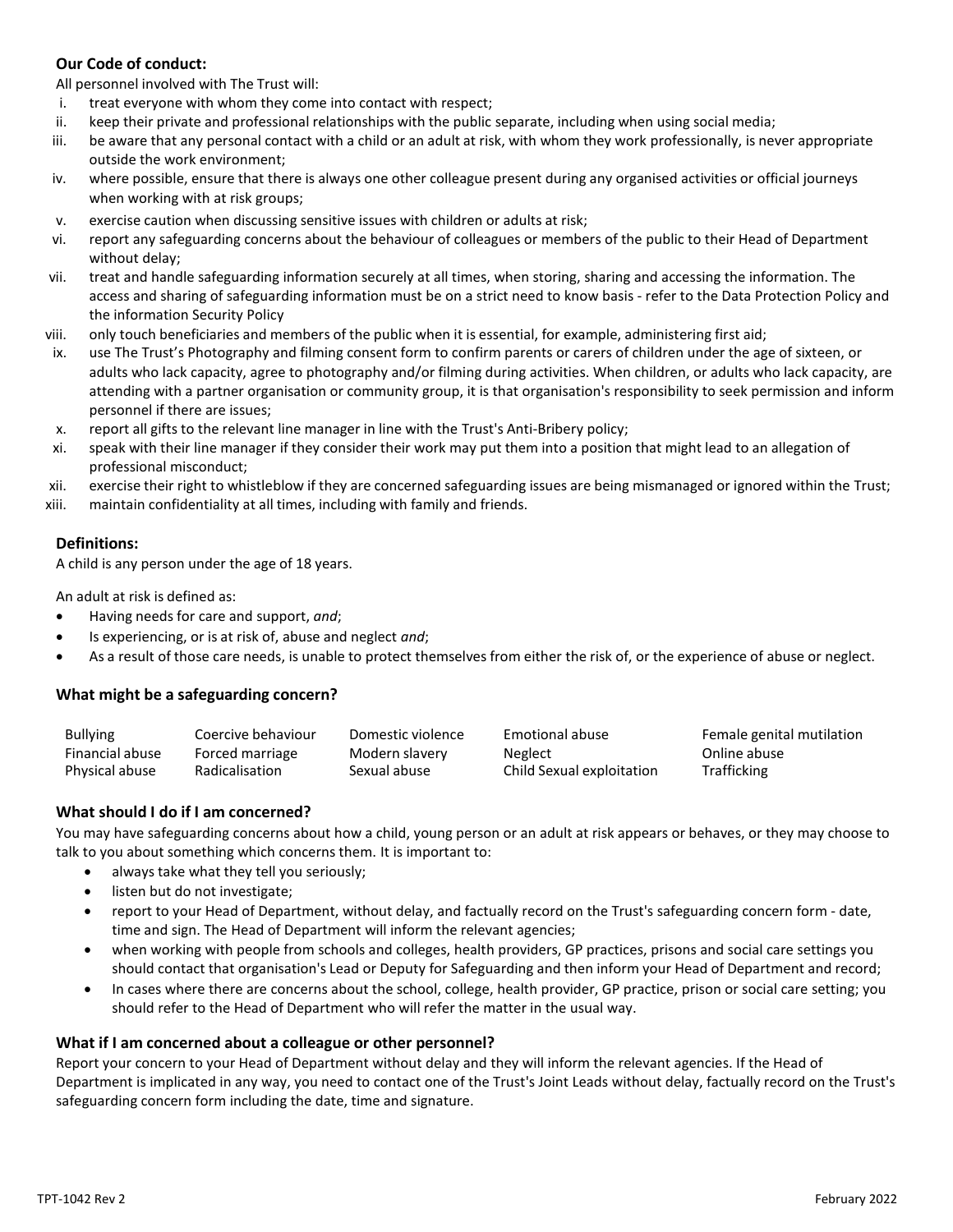## **What if my concerns are being ignored or not acted upon?**

Anyone can whistle blow if they are concerned safeguarding issues are being mismanaged or ignored within the Trust. They can do this by contacting their local social care services, the police on 101 or the Charity Commission England and Wales *whistleblowing*@*charitycommission*.gov.uk.

**Note: This summary policy is part of the online induction training and all personnel will be asked to confirm that they have read, understood and will comply with the Trust's safeguarding procedures at all times. If you have any queries please contact your Head of Department.**